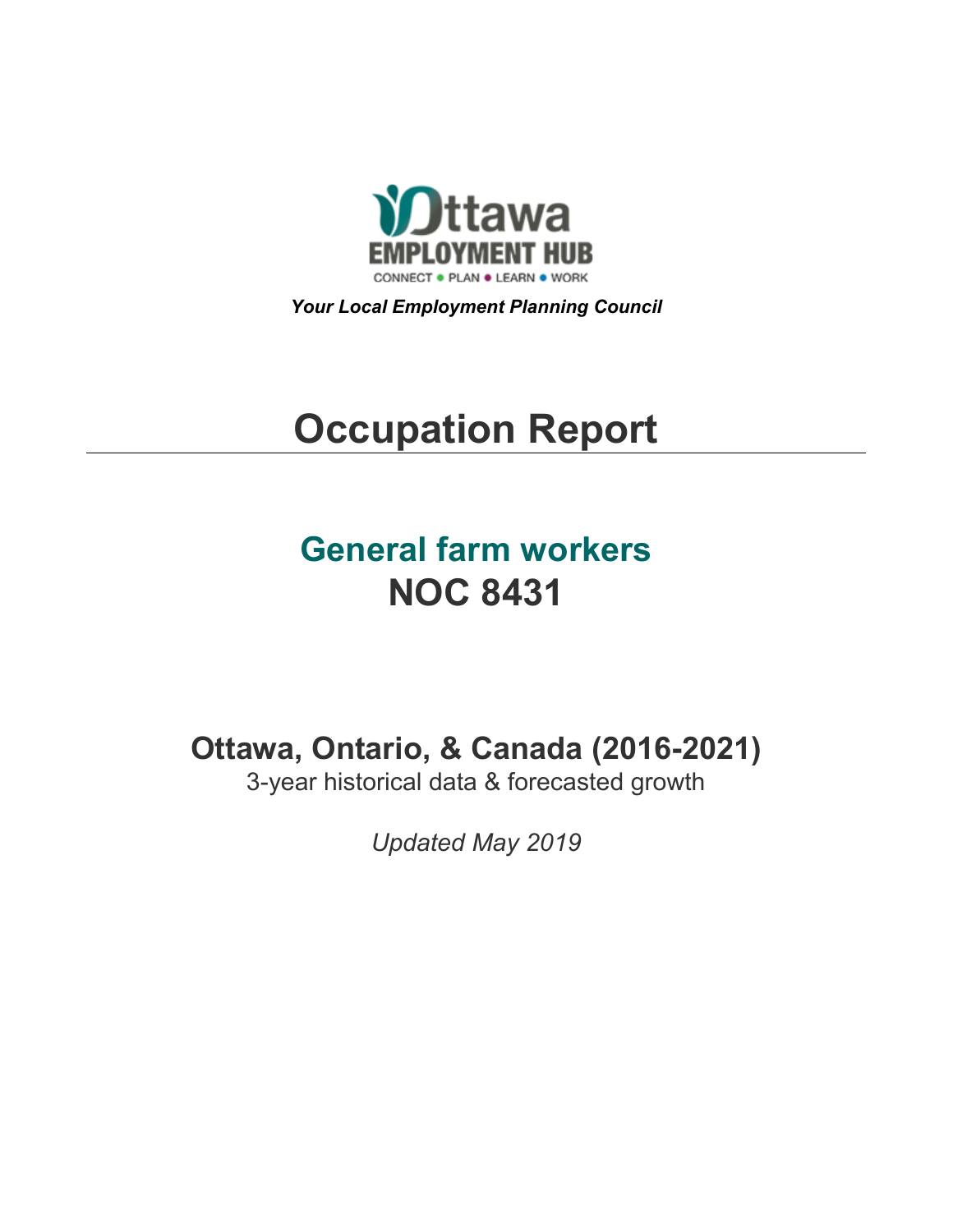

#### **General farm workers Ottawa Outlook**

NOC 8431 **Limited**  $\overrightarrow{X}$  Fair  $\overrightarrow{X}$  Good  $\overrightarrow{X}$   $\overrightarrow{X}$ 

*Based on past and forecasted growth.*

## **A Local Snapshot**

- Employment in this occupation **decreased in Ottawa from 2016 to 2018** (**27.7%**); it is forecast to **decrease an additional 14.1%** over the next three years.
- **7.5%** were **unemployed in Ottawa in 2016; 17 (3.2%)** of those in this occupation were **self-employed**.
- **Median hourly wage** for this occupation was **\$15.79**.
- **76.2%** of the 2018 jobs were in the **Farms** industry sector.
- Ottawa has a **lower share of this occupation** than the nation.
- **Provincially**, this occupation showed a decrease from 2016 to 2018 (**1.0%**); it is expected to increase **1.3%** over the next three years.
- In contrast to Ottawa Employment Hub's forecast ranking for this occupation, *Canada Job Bank*  forecasted **good** employment potential for this occupation in Ottawa from 2018-2020.

## **Overview**

| <b>Ottawa Jobs (2018)</b>          |           | <b>538</b> (3% self-employed = $17$ ) |      |  |  |
|------------------------------------|-----------|---------------------------------------|------|--|--|
| 2016 Ottawa Unemployment Rate      | 7.5%      | Ontario                               | 7.5% |  |  |
| Location Quotient to Nation (2018) | 0.22      |                                       |      |  |  |
| Change in Jobs (2016 - 2018)       | $-27.7\%$ | $(2018 - 2021)$ -14.1%                |      |  |  |

*NOTE: Location quotient (LQ) is a way of quantifying how concentrated a particular occupation is in a region compared to the nation or province. A quotient of 1.00 means Ottawa has the same share of the occupation as the nation/province. A quotient higher than 1.00 means Ottawa has a greater share, and lower than 1.00 means Ottawa's share is lower than the average.*

## **OTTAWA | Percentile Earnings** *(not including self-employed)*



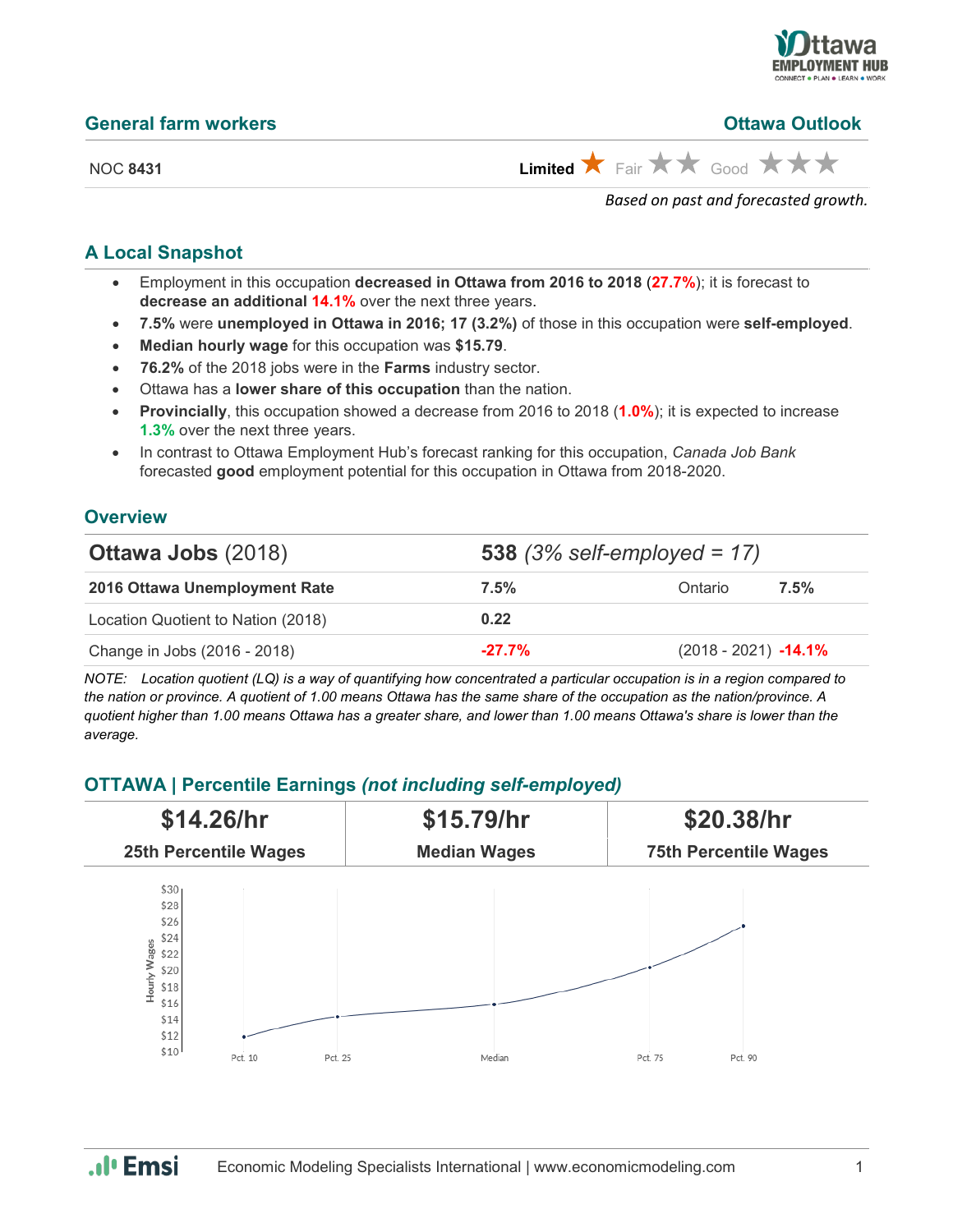

## **Ottawa | Growth**

| 744              | 462              | $-282$             | $-37.9\%$            |
|------------------|------------------|--------------------|----------------------|
| <b>2016 Jobs</b> | <b>2021 Jobs</b> | Change (2016-2021) | % Change (2016-2021) |

## **Regional Trends**



|           | <b>Region</b> |               | <b>2016 Jobs</b> | <b>2021 Jobs</b> | Change | % Change |
|-----------|---------------|---------------|------------------|------------------|--------|----------|
|           | Ottawa        |               | 744              | 462              | $-282$ | $-37.9%$ |
|           | Ontario       |               | 20,936           | 21,001           | 65     | 0.3%     |
|           | Canada        |               | 74,158           | 80,437           | 6,279  | 8.5%     |
|           |               | <b>Ottawa</b> |                  | <b>Ontario</b>   |        | Canada   |
| 2016 Jobs |               | 744           |                  | 20,936           |        | 74,158   |
| 2017 Jobs |               | 521           |                  | 20,626           |        | 74,955   |
| 2018 Jobs |               | 538           |                  | 20,727           |        | 77,587   |
| 2019 Jobs |               | 507           |                  | 20,822           |        | 78,662   |
| 2020 Jobs |               | 483           |                  | 20,906           |        | 79,573   |
| 2021 Jobs |               | 462           |                  | 21,001           |        | 80,437   |

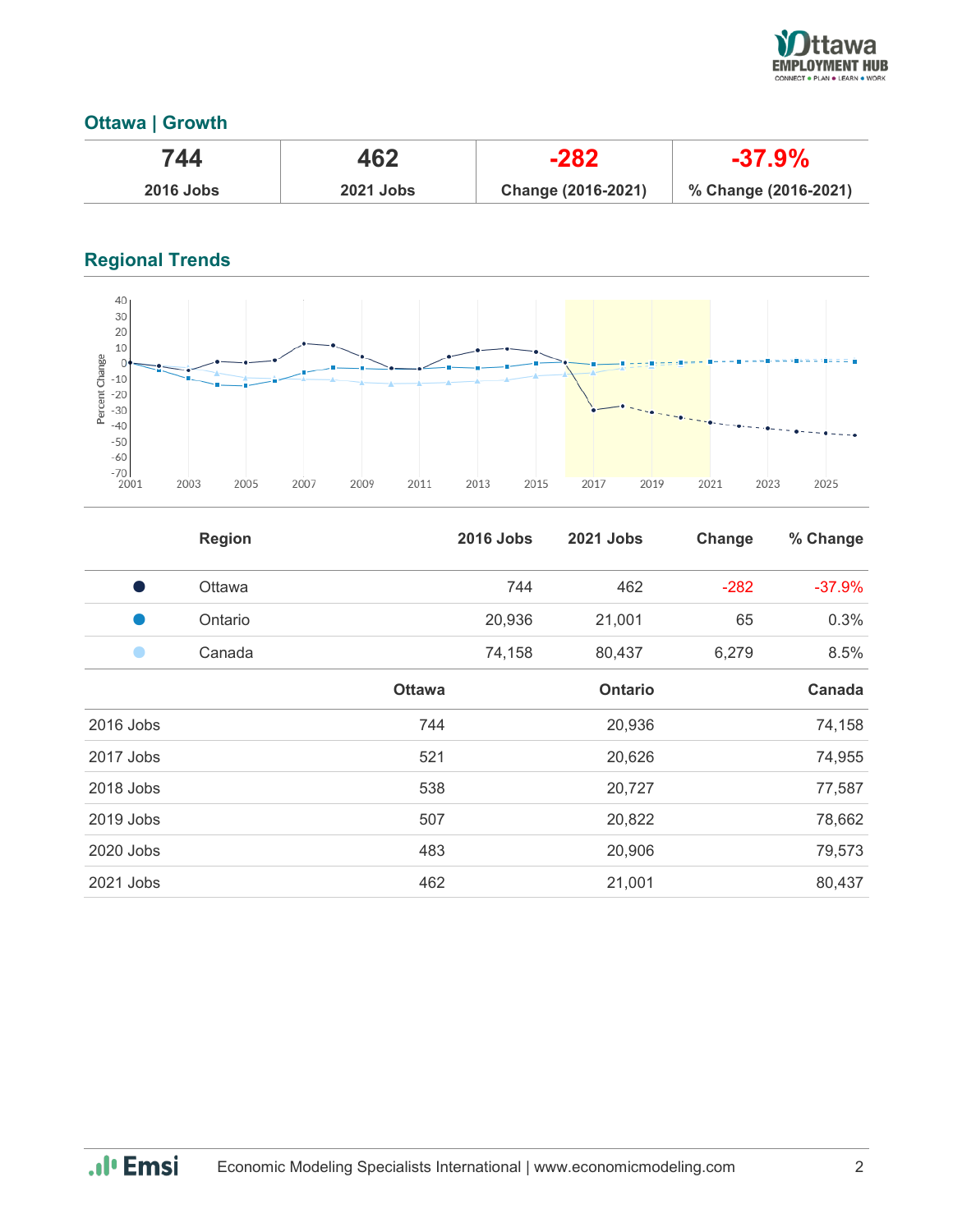

## **Ottawa | Industries Employing this Occupation**

| <b>Industry</b>                           | <b>Occupation</b><br>Jobs in<br><b>Industry</b><br>(2018) | $%$ of<br><b>Occupation</b><br>in Industry<br>(2018) | % of Total<br>Jobs in<br><b>Industry</b><br>(2018) |
|-------------------------------------------|-----------------------------------------------------------|------------------------------------------------------|----------------------------------------------------|
| Farms                                     | 410                                                       | 76.2%                                                | 28.6%                                              |
| Other federal services (9112-9119)        | 30                                                        | 5.6%                                                 | 0.0%                                               |
| Spectator sports                          | 15                                                        | 2.8%                                                 | 1.8%                                               |
| Support activities for farms              | 11                                                        | 2.0%                                                 | 9.5%                                               |
| Other amusement and recreation industries | 10                                                        | 1.5%                                                 | $0.1\%$                                            |

*NOTE: Inverse staffing patterns provides a table of percentages that shows how regional occupations are divided up among regional industries. For example, an inverse staffing pattern for registered nurses may show that 70% of RNs are employed by hospitals, 10% by local government (i.e., public schools), 10% by nursing homes, and 10% by offices of physicians.*

### **Educational programs and completions in Ottawa** *(public institutions only***)**

| Programs (2016) |                                    | <b>Completions (2016)</b> |  |
|-----------------|------------------------------------|---------------------------|--|
|                 |                                    |                           |  |
| 01.00           | Agriculture, general               | $\Omega$                  |  |
| 01.03           | Agricultural production operations | $\Omega$                  |  |

*NOTE: EMSI Analyst uses Statistics Canada's PSIS data to compile completions for postsecondary programs offered in Canada, classified by the 2016 CIP codes. 2016 data includes those who graduated in spring 2017.*



#### **Job Postings by Month**

*NOTE: Based on newly published job postings first found between January 01, 2018 and December 31, 2018 AND location is Ottawa Census Sub-division, Vicinity Jobs.*